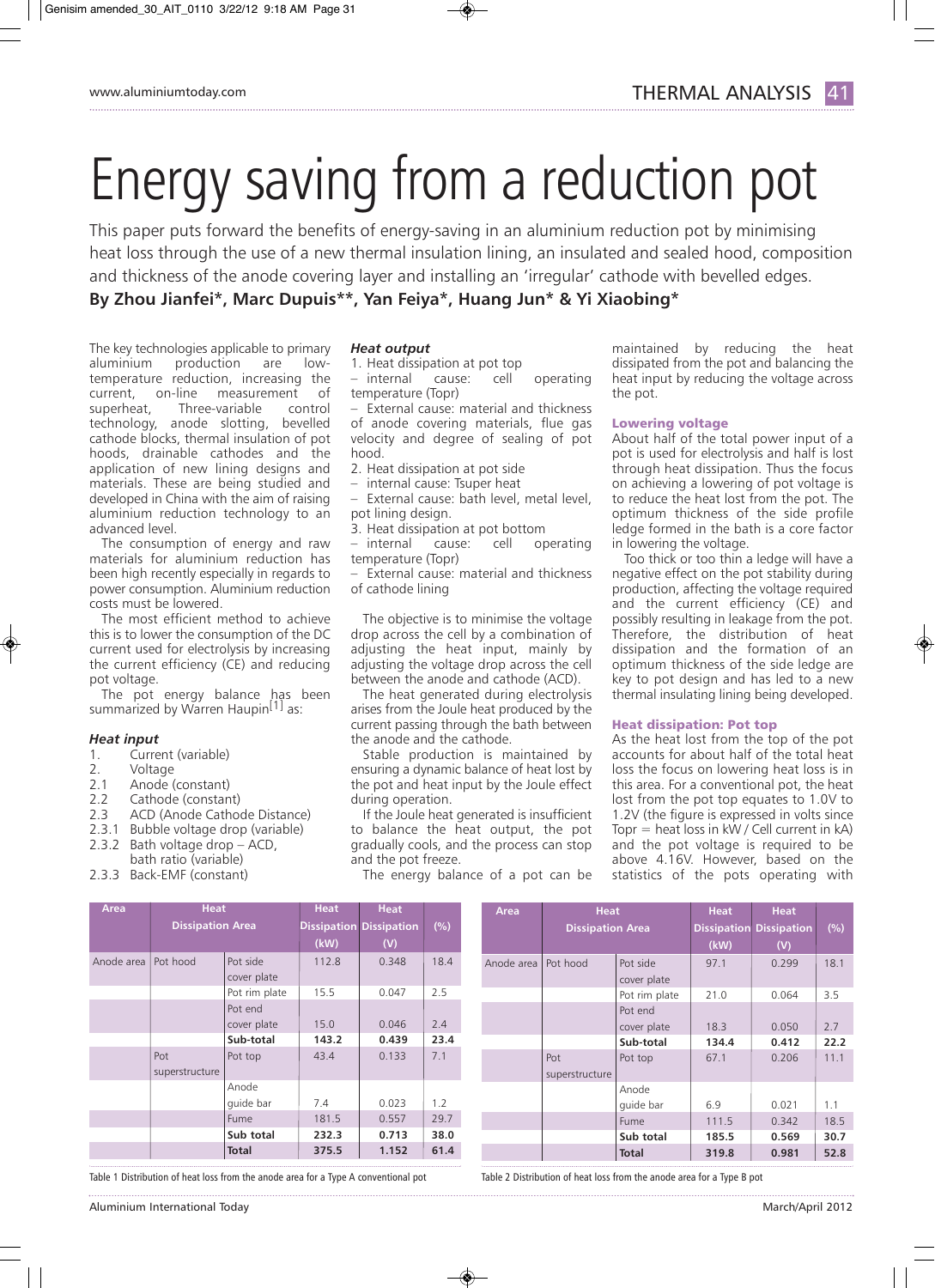|                       | Conventional | <b>Irregular</b><br>Cathode |
|-----------------------|--------------|-----------------------------|
| Lining thickness (cm) | 22           | 12                          |
| $ACD$ (cm)            | 54           | 45                          |
| Superheat (°C)        | Ջ            |                             |
| Pot voltage (V)       | 4 17         | 385                         |

## Table 3 Comparison of physical parameters of different 350kA pots

various currents, heat dissipation at the top is below 0.98V for pots with a voltage lower than 3.9V. A lowering of the heat dissipated from the top of the pot thus has the greatest effect on lowering overall heat loss and contributes the greater part to a lowering of pot voltage.

There is an important relationship between heat dissipated from the top of the cell and the pot voltage. Using data from a 320kA pot in a Chinese smelter, this paper illustrates this relationship for two types of pot.

The first type (Type A), is of conventional design with a thinner cover material on the anode and bath, a voltage of 4.16 to 4.18V and heat dissipation of 1.153V in the anode area. The total heat loss from the hood and superstructure of the pot in the anode area are summarised in **Table 1**.

The second type of pot (Type B), is a redesigned version with a thicker layer of covering material, a pot voltage of 3.8 to 3.85V and heat dissipation of 0.98V in the anode area, as summarised in **Table 2**.

## Pot covering

The composition and thickness of the pot covering layer regulates the thermal balance which can be controlled by adjusting the proportion of alumina in the mixture of alumina and crushed bath electrolyte which makes up the covering material as well as its thickness.

For large pots, it is necessary to take

| Conventional                       | (mV)     |
|------------------------------------|----------|
| lining structure                   |          |
| Anode voltage drop                 | 346      |
| Clamp voltage drop                 | 15       |
| Guide rod voltage drop             | 26       |
| Explosive welding voltage drop     | 8        |
| Anode stub welding drop            | 42       |
| Voltage drop of iron/carbon joint  | 105      |
| Carbon block voltage drop          | 150      |
| Bath layer voltage drop            | 1502     |
| Bubble layer voltage drop          | 170      |
| Cathode voltage drop               | 284      |
| Cathode steel bar voltage drop     | 109      |
| Cathode joint voltage drop         | 106      |
| Cathode carbon block voltage drop  | 69       |
| Counteraction electric potential   | 1672     |
| Voltage drop for busbar around pot | 200      |
| Pot working voltage                | 4.174(V) |

Table 4 Comparison of voltage distribution

measures to improve the insulating properties at the middle and at the ends of the pot by increasing the thickness of the covering layer to ensure uniformity of the total thermal balance of the pot so as to achieve a uniform and regular side ledge within the pot.

The thickness of the cover materials has the greatest impact on heat dissipation at the top of the pot. Taking a 350kA pot as an example, the covering layer was made up of equal parts of crushed bath and alumina.

# Application of new pot hood

A new energy-saving sealed pot hood has been designed. This is lined with a high temperature fire resistant layer and with thermally insulating composites on both the inner and outer surfaces of the hood. This insulating layer prevents the heat from the top of the pot escaping through the sides of the hood and so reduces heat loss from the pot. It was observed that the external surface temperature of the pot hood was lowered by more than 10°C and the voltage reduced by 5 to 15mV using the new pot hood compared to a conventional hood.

# Heat loss at pot sides and bottom

The heat dissipated from the sides and bottom of the pot accounts for half of the total heat output. The degree of superheat of the electrolyte is directly related to heat dissipation, the principle of which is to maintain stable production at minimum voltage by adjusting the superheat to ensure an energy balance. The design of the lining of the pot is indirectly related to dissipation of heat. The purpose is to form a uniform but not excessive thickness of the ledge under a low superheat while guaranteeing stable and effective production.

| <b>New thermal</b>                 | (mV       |
|------------------------------------|-----------|
| lining structure                   |           |
| Anode voltage drop                 | 347       |
| Clamp voltage drop                 | 15        |
| Guide rod voltage drop             | 26        |
| Explosive welding voltage drop     | 8         |
| Anode stub welding drop            | 42        |
| Voltage drop of iron/carbon joint  | 104       |
| Carbon block voltage drop          | 151       |
| Bath layer voltage drop            | 1228      |
| Bubble layer voltage drop          | 170       |
| Cathode voltage drop               | 229       |
| Cathode steel bar voltage drop     | 106       |
| Cathode joint voltage drop         | 64        |
| Cathode carbon block voltage drop  | 59        |
| Counteraction electric potential   | 1672      |
| Voltage drop for busbar around pot | 200       |
| Pot working voltage                | 3.846 (V) |

A pot operating at a lower voltage must maintain the thermal balance at a lower superheat. Thus the thickness of the pot lining must be matched to ensure sufficient heat dissipation and a uniform yet not excessive ledge thickness.

Simulation software to show the energy balance of an aluminium reduction pot was developed by GAMI and combines the thermal field simulation software developed by Prof Marc Dupuis.

The software aims at modelling various size pots as well as advanced reduction technologies and process parameters and employs models for heat loss at the cathode, pot sides and pot ends as well as an anode model.

These are combined through a three-inone unifying method<sup>[3]</sup>. The models are based on data collected over a number of years to verify optimum heat dissipation and correct ledge thickness.

# Comparison of designs

The results calculated for two different pot designs both operating at 350kA, one with a conventional lining and a flat bottom cathode installed using conventional paste to seal the steel conduction bar into the cathode block. The second heat dissipation calculation was for a pot with a so called 'irregular' cathode (a term adopted in China which first produced such cathodes in which the long edges of each carbon block forming the base of the pot are bevelled – see **Fig 2**) and connected to the steel bus bars by sealing with molten cast iron poured between the block and recesses bus bar.

The physical parameters of the conventional pot with flat cathode are compared with those of the pot fitted with the irregular cathode in **Table 3**.

A comparison of heat dissipated at the various parts of each pot is presented in **Table 4**.

A comparison of the temperature distribution shows the highest temperature to be at the side steel plate of a conventional lined pot reaching 301°C while that for the pot fitted with the irregular cathode was 230°C (**Fig 2**).

Comparing the profile ledge formed in the two types of pots, the thickness of the profile ledge at the sides of the conventional pot was 10.9cm and that for the redesigned pot 12.4cm and the ledge thickness at the end of the pots was 16.7cm and 17.6cm respectively.

The ledge toe along the sides of the pots showed a much greater difference at 18cm for the conventional and 30cm for redesign and the ledge toe at the pot ends was 13.8cm and 27cm respectively.

From a comparison of the distribution of heat dissipation, the greatest heat loss for the conventional pot is in the cathode area, while that for the redesigned pot is in the anode area. The distribution of heat